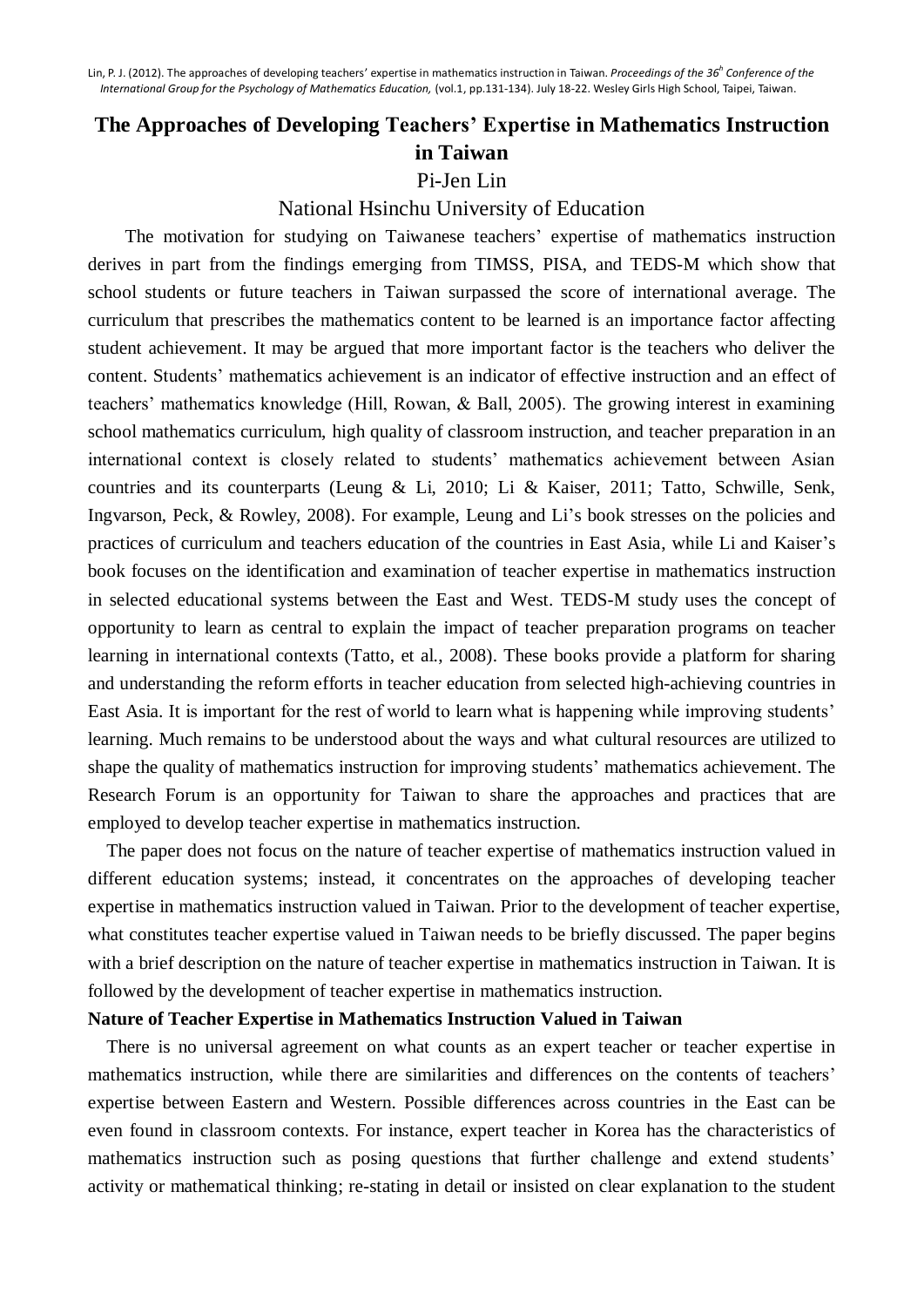such that the whole class examined the crucial contents; encouraging students to present their methods; and leading students to be actively participated in activities (Pang, 2008). The expertise displayed in mathematics instruction in Taiwan contains at least ten features (Lin & Li, 2011). The expert teachers are skilled in: (1) creating and using tasks with high-level cognitive demands and realistic context for evoking multiple solutions and eliciting the anticipated solutions; (2) sequencing the problems to be posed based on students' learning; (3) predicting students' anticipated solutions; (4) sequencing students' multiple solutions for class discussion based on conceptual development; (5) asking various questions for different purposes; (6) asking key questions in time and asking follow-up questions; (7) interpreting students' productions; (8) highlighting and summarizing the main point at the end of the discussion; (9) transiting from one activity to another corresponding to students' learning; (10) creating specific problems for assessing students understanding and as a part of preparation for the next lesson (Lin & Li, 2011). These ten elements of teacher expertise are further clustered into three categories by phases of instruction: (1) prior to teaching, expert teachers master in designing and using tasks that support rich mathematics thinking; (2) during teaching, they purposely selecting and sequencing students' solutions for whole class discussion; critically questioning and using students' errors or misconceptions for discussion; responding to students' questions adequately, and summing up main points at the end of a lesson; and (3) after teaching, expert teachers skill in creating creative assignments for assessing what and how students learned in the lessons.

## **Approaches of developing Teacher Expertise**

An attempt to helping a novice teacher becoming an expert teacher is commonly enterprise for teacher educators in different educational systems across countries. Various approaches have been developed and used in pursing high-quality mathematics instruction in different education systems in East Asia, such as lesson study as an approach for the teachers in Japan (Yoshida, 2008); exemplary lesson for China (Huang & Bao, 2006), and instructional contests for Korea (Pang, 2008); master teachers for Taiwan (Lin, 2008). There is a common feature among these countries that research on teacher development is based on a view of the teacher as an adult learner whose development results from changes in cognitive structure. The research on teacher development indicates that teachers in teacher professional programs may be different development stages and have very different needs for assistance. Berliner (1989) theorizes that teachers progress through five stages in the journey toward expertise: novice, advanced beginner, competent, proficient, and expert. It implies that: (1) a teacher progressing to be an expert teacher is long process; (2) a teacher in different development stages needs different assistance. Thus, to be an expert, a teacher needs assistances from various approaches.

The various approaches and cultural resources utilized in Taiwan for assisting teachers developing their expertise include: (1) using textbook accompanying with teacher guides is an approach of helping teachers toward reform-centered instruction; (2) taking the instructional competition at local or national level; (3) lesson study weekly on Wednesday afternoon in nationally wide; (4) master teachers of mathematics instruction in each local area; (5) upgrading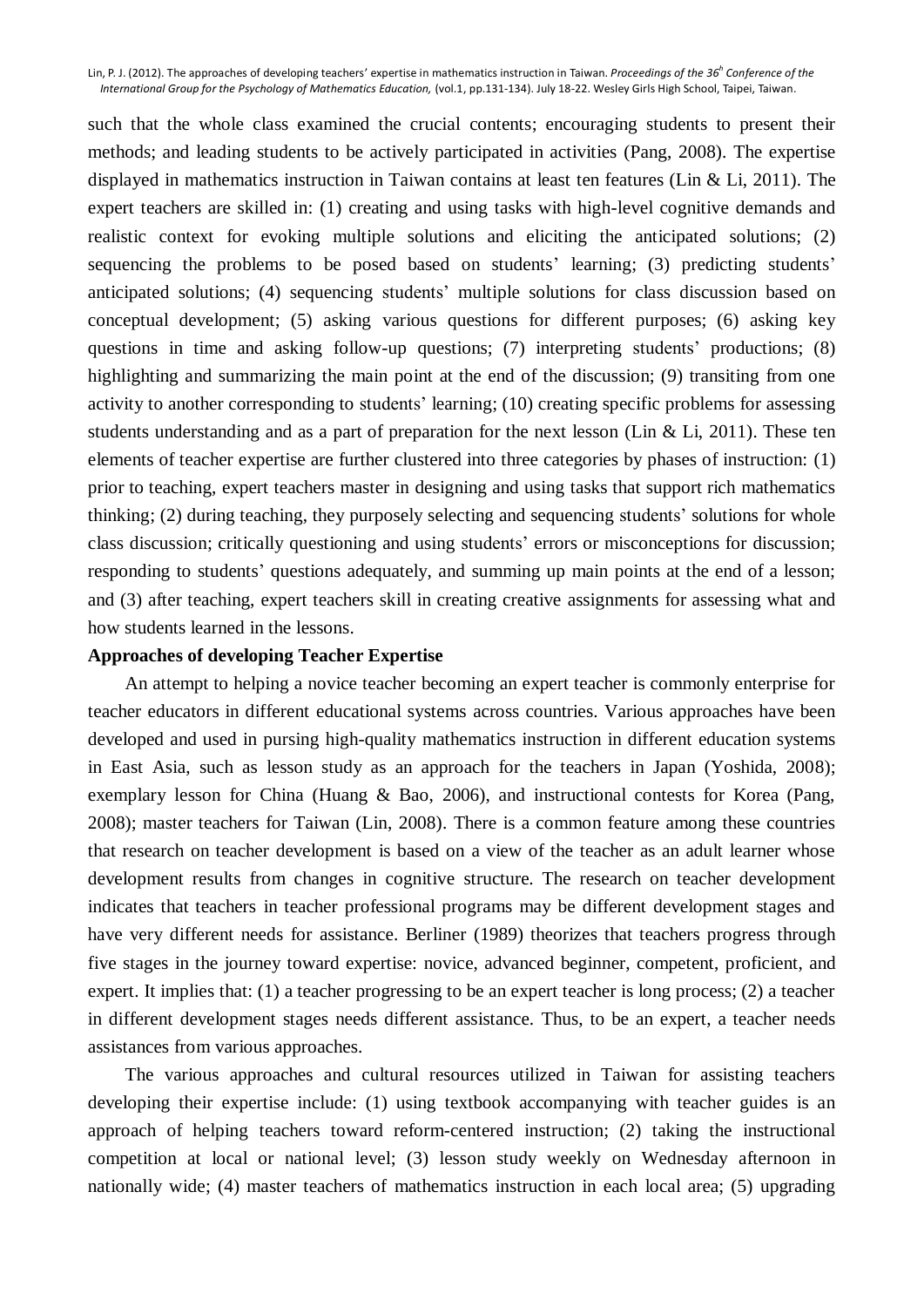teachers' academic degree; and (6) teachers' participation of teacher professional development programs. Due to the limitation of the paper page, teachers' participation in a longitudinal study of teacher development program as an approach for developing teacher expertise is the focus of the paper.

This program has been continually funded by the National Science Council since 1997 and the majority of the participating teachers have been accredited as master teachers in mathematics instruction by outside evaluators. There are six in-service teachers that are recruited from the same grade level to participate in the program each year. They are recruited from the same grade if possible, since the same grade level lends similar contents readily as a base of discussion. The number of participating teachers in each year is not limited to less than 8, in order to maintain each participant with adequate time for discussing in professional meetings.

Upon completing the recruitment, several meetings about lesson study are conducted. The lesson study meetings are structured as: before teaching, the instructor to be observed requires accurate identification of teaching objectives, deep analysis of student difficulties in understanding the concepts, read critically the materials in textbook on the basis of students' learning, and it is followed by conducting pretest for understanding prior knowledge and what difficulties students have before teaching the lesson. Afterwards, they require restructure and redesign the activities of the lesson and write a brief lesson plan in accordance with students' hypothetical learning trajectory. All participating teachers' lessons were scheduled to be observed in turn. In particular, these teachers were scheduled to sit altogether in a classroom to observe a lesson and immediately have a follow-up intensive meeting.

During teaching, the students were divided into groups of 5 to 6. Each participant teacher sits next to students in a group, as the purpose of each student to be observed deeply. The observation is not intended to demonstrate excellent teaching to others rather readily make a focus for the follow-up professional discussion. We do not regularly encourage the instructor to be observed to treat this observation as a demonstration of an exemplary lesson; instead, the observation is expected to be a normal teaching. The classroom observation is the distinguished feature of the teacher professional program from the demonstration of an exemplary lesson engaging in other teacher development in nation-wide. The observers helping the instructor glean the multiple solutions students coming up the lesson. The instructor' selection and sequence of multiple solutions presented in the lesson are likely to be brought up to the follow-up discussion.

After teaching, the instructor are asked to synthesize and reflect on his/her own teaching and the rest of the participants are invited to articulate what they observed in the lesson with respect to the tasks, students' responses, teacher questioning. Teacher educators in the program in play different roles: facilitators, supporters, and coordinators. The discussion is regularly wrapped with the framework of the mathematics topic in the lesson, the ideas to be used in the following lesson, the issues to be put in the written cases of teaching, and the items of an assignment for assessing what students learned in the lesson. These activities are used to support participating teachers to improve the quality of mathematics instruction.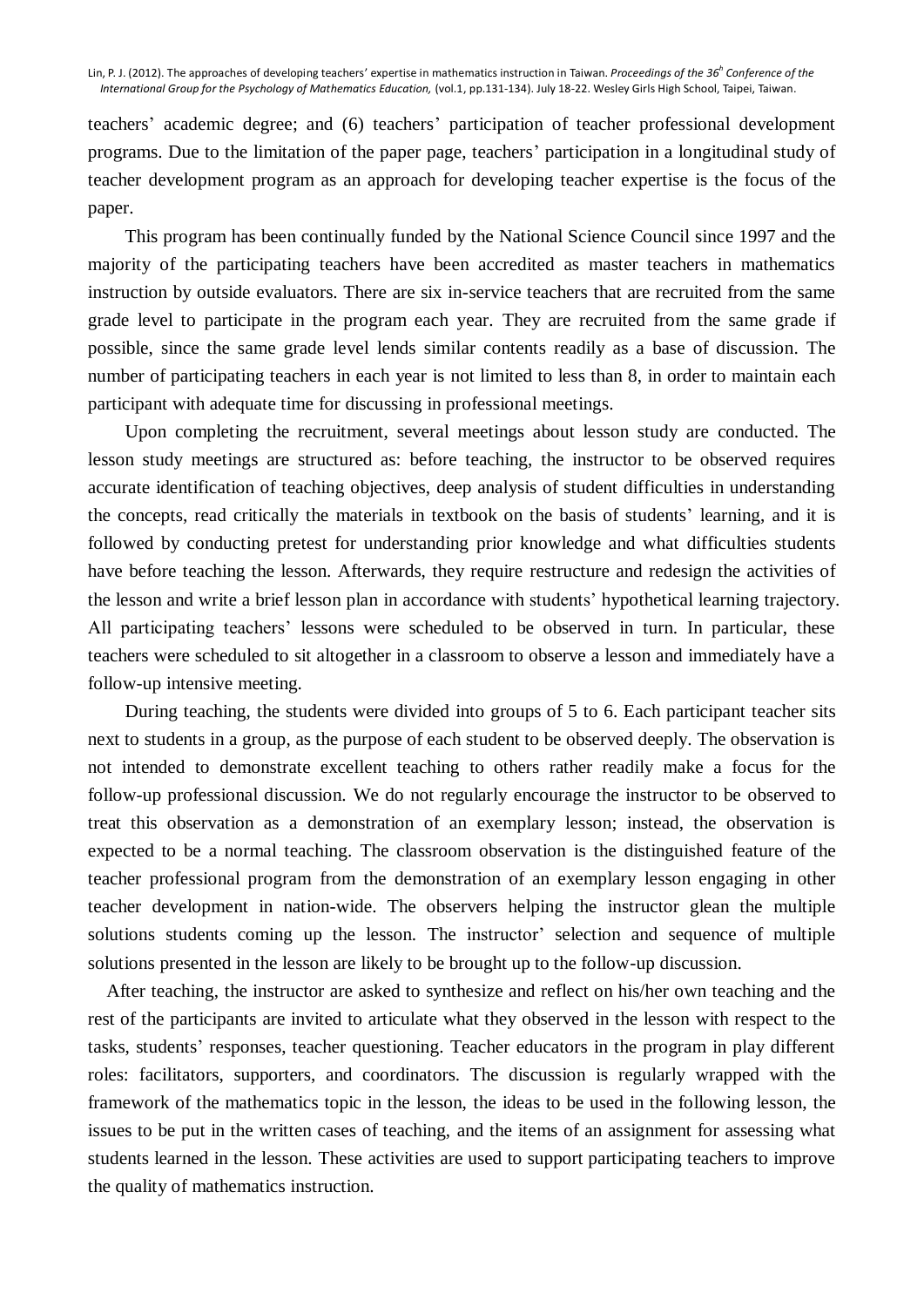In sum, teachers shape and refine their expertise in mathematics instruction through their participation in a longitudinal professional development program, because they have the opportunity to reflect for lesson prior teaching, reflect in teaching, and reflection on lesson after teaching. These reflections are sourced for/from a classroom observation instead of a classroom demonstration which is the purpose for polishing teaching competences and skills. Thus, their expertise of mathematics instruction are improved gradually.

## **Reference**

- Berliner, D. C. (1989). Implications of studies of expertise in pedagogy for teacher education and evaluation. In Educational Testing Service (ED.), *New directions for teacher assessment: Proceedings of the 1988 ETS invitational conference* (pp.39-67). Princeton, NJ: Educational Testing Service.
- Hill, H. C., Rowan, B., & Ball, D. L. (2005). Effects of teachers' mathematical knowledge for teaching on student achievement. *American Educational Research Journal, 42*(2), 371–406.
- Huang, R., & Bao, J. (2006). Towards a model for teacher professional development in China: Introducing Keli. *Journal of Mathematics Teacher Education, 9*, 279–298. doi:10.1007/s10857-006-9002-z.
- Leung, F. & Li, Y. (2010.). *Reforms and issues in school mathematics in East Asian: Sharing and understanding mathematics education policies and practices*. Sense publisher.
- Li, Y. & Kaiser, G. (2011). *Expertise in mathematics instruction: An international perspective*. New York: Springer.
- Lin, P. J. (2008). Pursuing excellence in mathematics classroom instruction to meet curriculum reform in Taiwan. *Proceedings of the 32th Conference of the International Group for the Psychology of Mathematics Education,* Vol.1. (pp.167-172, Research Fora). July 17-22. Mexico, Morelia, Michoacan University of Saint Nicholas of Hidalgo.
- Lin, P. J., Li, Y. P. (2011). Expertise of mathematics teaching valued in Taiwanese classroom. In Y. Li, & G. Kaiser (Eds.), *Expertise in mathematics instruction: An international perspective*  (pp.263-291). New York: Springer.
- Lin, P.J.& Li, Y.P. (2009). Searching for good mathematics instruction at primary school level valued in Taiwan. *ZDM-The International Journal of Mathematics Education*. 41(3), 363-378.
- Pang, J. S. (2008). Good mathematics instruction and its development in South Korea. In O. Figueras, J. L. Cortina, S. Alatorre, T. Rojano, & A. Sepu´lveda (Eds.), *Proceedings of the joint meeting of 32nd annual conference of the International Group for the Psychology of Mathematics Education and the 30th of the North American chapter, (Vol. 1, pp. 173–178)*. Mexico: Michoacan University of Saint Nicholas of Hidalgo.
- Shimizu, Y. (2008). Exploring indispensable elements of mathematics instruction to be excellent: A Japanese perspective. In O. Figueras, J. L. Cortina, S. Alatorre, T. Rojano, & A.